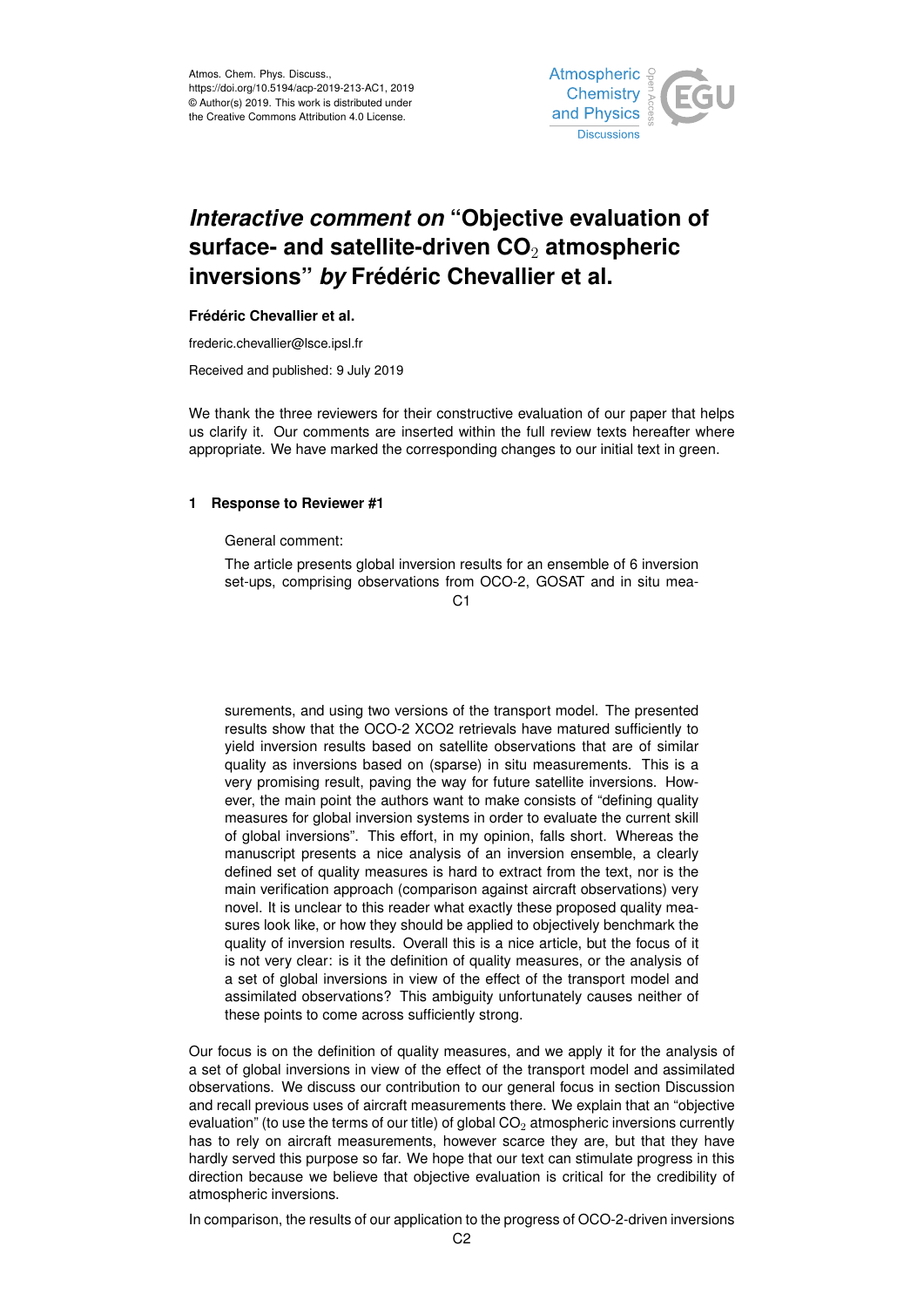may come stronger but our paper reflects the structure of our scientific approach here (addressing a methodological question with an application). We note that the reviewer does not challenge any specific part of our logic.

Specific comments:

- The effect of the transport model on the inversion result is included in the analysis by using two different versions of the same model. The results indicate that this difference has very little effect on the obtained surface fluxes, from which the conclusion seems to be drawn that transport errors have a much lesser influence on the quality of the inversion than do the assimilated observations. Although this seems to be the case for the analyzed inversions, it is well known that in general the transport model is one of the largest sources of difference between inversions (as for example shown again recently in Schuh 2019). This analysis is therefore misleading: the chosen variations in transport model are likely not representative for the actual transport variations typically observed between different inversion set-ups. In order to include these results, they should therefore be situated in the context of an analysis of the decrease in model error between both versions, and preferably also compared against the typical spread between transport models.

The relatively small impact of transport uncertainty has been expected in the case of the assimilation of OCO-2 after Basu et al. (2018). At first glance, this may be more a surprise for the surface-driven inversions (ibid.). However, Schuh et al. (2019, their Section 4.1), after Yu et al. (2018), highlighted technical artefacts (i.e. regridding problems) to explain some of the large model-to-model differences. LMDz and his parent model are run at the same resolution, so that our model does not suffer for this issue. We also note that only five years ago, the refinement of the vertical grid in our version of LMDz had a major impact (Chevallier et al. 2014). The version with coarse vertical

 $C<sub>3</sub>$ 

resolution ran much faster than the new one: it is likely that nobody would have complained if we still used it for model intercomparisons (thereby contributing to enlarge result spread) or other studies, but we have decided to phase it out. Further refinements in the process modelling and in the driving winds have a much more modest effect for the quantities that we study in the paper (inferred annual Transcom-regionscale fluxes). This is consistent with what we saw with the parent model of our off-line model (Remaud et al., 2018, a study that also included a test of the refinement of the 3D model resolution).

Initial text: This result is consistent with our study of the parent model of our off-line model in forward mode (Remaud et al., 2018) and suggests that LMDz transport errors play a much smaller role in the quality of our inversion results than the choice of assimilated data.

Modified text: This result is consistent with our study of the parent model of our offline model in forward mode (Remaud et al., 2018) and suggests that LMDz transport errors play a much smaller role in the quality of our inversion results than the choice of assimilated data. This may be different for previous versions of LMDz (Chevallier et al., 2014) or some other off-line models (Schuh et al., 2019).

- The OCO-2 MIP (Crowell 2019) is touched upon rather briefly, but it would make the analysis stronger if more of the obtained results are put into perspective with respect to the inversion ensemble analyzed in the MIP.

Even in the case of our own LMDz-based results, important changes have been made between this contribution to Crowell et al. and the OCO-2 inversions presented here: the retrievals are different both in terms of quality and coverage (O'Dell et al., 2018; see also the analysis of Miller and Michalak, 2019, https://doi.org/10.5194/acp-2019- 382, of the difference between the two retrieval products), and the transport model has been upgraded from version 3 to versions 5A and 6A. The most striking difference with respect to the OCO-2 MIP conclusions is the proximity of the OCO-2-based annual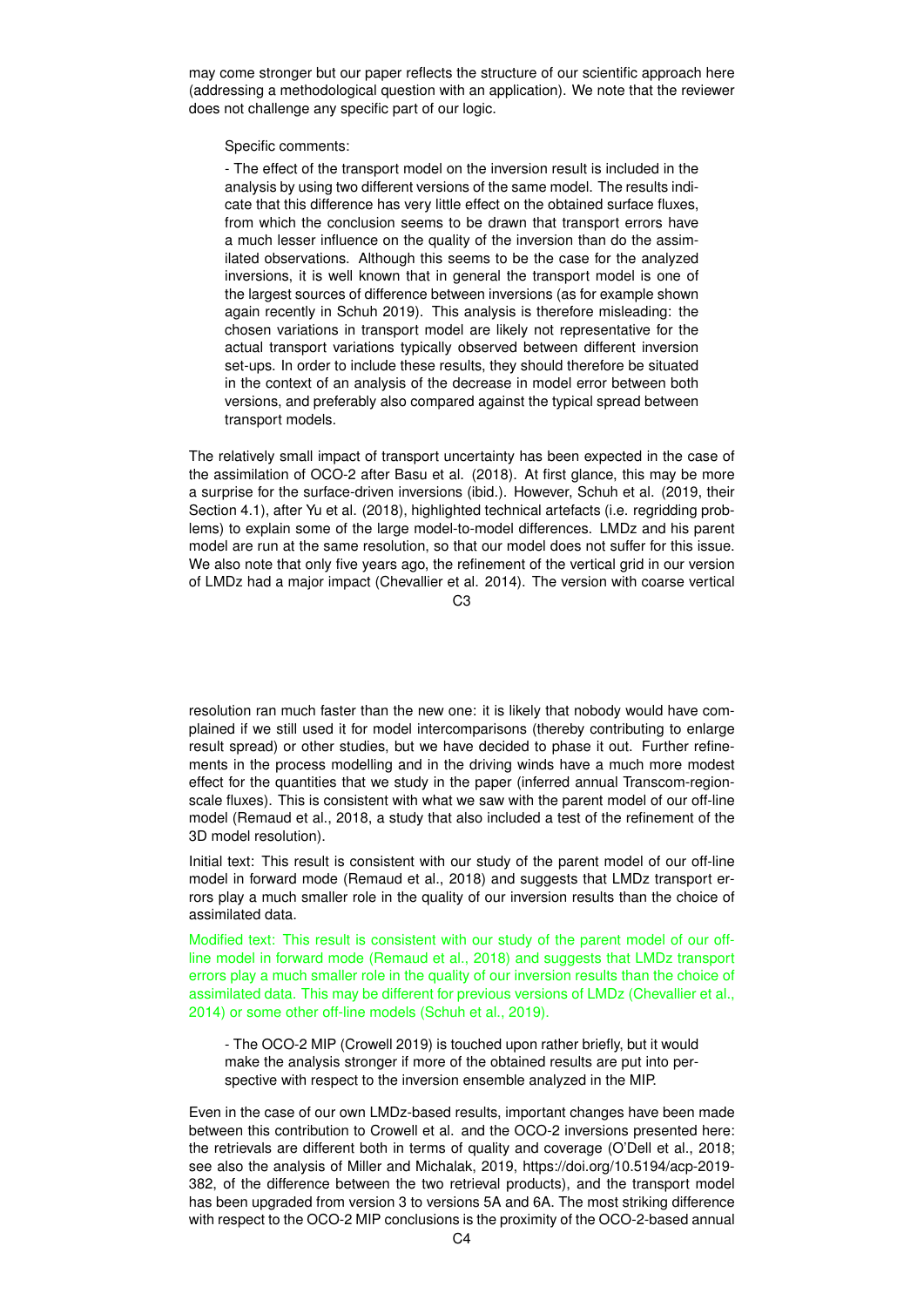fluxes with the surface-based fluxes, as noted in our discussion section. A finer analysis of the changes would have required running a series of sensitivity tests, but the running time of the inversion system hampers such a purpose, as explained in our conclusion.

- One aspect which might be given some more attention in the manuscript is the presence of spatial patterns in the optimized surface fluxes due to the used prior, another aspect that typically causes large differences between inversion results. It is mentioned that the OCO-2 and in situ based fluxes look similar, can this be due to the prior pattern being dominant over observation patters in regions with sparse observational coverage?

The paper only presents annual natural fluxes for which our prior fields are uniformly zero over land. All our inversions deviate much from this prior value. This was already noted in Section 3.2 that stated that the OCO-2 inversions were "clearly distinct from the inversion prior fluxes (that are zero on annual average over land), and from the GOSAT-based fluxes". The last words of the sentence, about GOSAT, indicate that the inversion system does not automatically converge to a unique point. Posterior natural fluxes are also influenced by the prior fossil fuel maps, but the spatial patterns of Fig. 6, that we discuss at the end of Section 3.2, do not resemble fossil fuel patterns.

- The aircraft verification data has especially large coverage over North America. Is the coverage over the other continents sufficient to make statements about the inversion quality?

Most of the aircraft measurement programs are over North America, but the majority of measurements are provided by the CONTRAIL program, as noted in the legends of Figs. 7 ad 8. CONTRAIL samples air at our study altitudes above many cities outside North America. CONTRAIL represents 74% of all data for the GOSAT period and 39% for the OCO-2 period. Still, as noted in the conclusion, "the situation is not satisfactory at present in some parts of the world, like Africa".

 $C<sub>5</sub>$ 

How is this considered when analyzing the root-mean-square difference (Line28 p7)? Are these values a representative quality measure, or biased towards quality above North America?

Line28 p7 says "If we combine all measurements together, the root-mean-square difference for the OCO-2-based and the surface-based inversions varies only between 1.51 and 1.56 ppm." If we only take CONTRAIL data, the root-mean-square difference for the OCO-2-based and the surface-based inversions still only varies between 1.60 and 1.67 ppm, which tends to indicate that our conclusions are not biased towards features that are specific to North America.

We have added: "Note that 39% of these data are from CONTRAIL, a program that spreads over all continents."

- Similar to figure 1, it would be nice to include maps with the observational coverage (and if possible quality) of the different sets of assimilated observations, and to refer to this information in the discussion of the inversion results.

Maps of data coverage in our case follow common patterns.

In Section 2.3. "Assimilated observations", we now refer to the maps of Chevallier (2018a) for SURF, to those of Bösch and Anand (2017) for GOSAT and to those of O'Dell et al. (2018) for OCO-2.

- Line 32, page 4: please include a little more information about the used transport uncertainty.

We have added "based on the variability across several models at the OCO-2 sounding locations" before the reference to Crowell et al. (2019).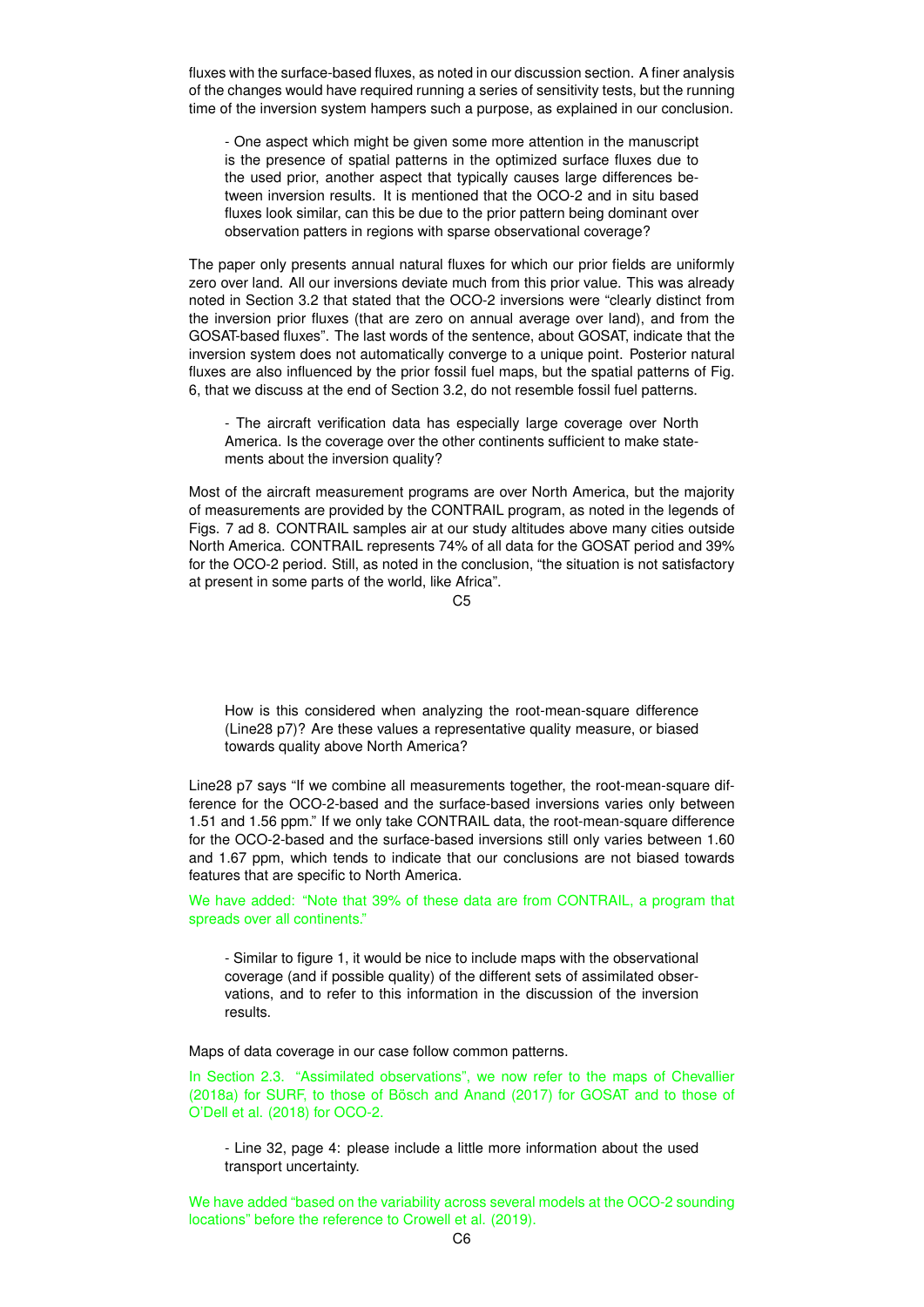- On page 4 (lines 37-39) it is mentioned that the bias of OCO-2 ocean observations is still too large for these observations to be included in the inversion, based on initial testing. It would be interesting to include a little more information here: how significant is the bias and the effect of it on optimized fluxes?

We have added the following information: "(annual global ocean sinks about 5 GtC/a, to be compared with the much smaller state-of-the-art estimates in Le Quéré et al., 2018)". In order to be more exhaustive, we have also added "(as are retrievals over inland water or over mixed land-water surfaces)" at the end of the sentence.

- Line 2 on page 5 states that outliers are rejected: are these considered outliers in the aircraft data, or in the simulation result? If the latter, is there a pattern to be discovered? And are the same observations removed for all inversions in the ensemble?

We consider that these measurements sampled local plumes that cannot be represented by our global model. Nearly the same measurements of that sort are identified when compared with each inversion posterior simulation.

### We have added "they likely represent very local pollution plumes".

- Line 4 p6: this is not entirely clear: Do you mean that the grid cell value is used as simulated value for the verification data?

Yes.

We have added the reviewer's expression.

- Line 33 p9: if the aircraft data does not allow to distinguish between the quality of OCO-2 and in situ-based fluxes, what does this imply for future

 $C.7$ 

quality assessments of inversions? One might expect that the quality of inversion results will increase in the coming years, both through the availability of high-quality satellite data, and through mprovements in inversion set-ups. Would this mean that the presented aircraft verification approach will no longer be useful to distinguish between their quality?

Consistent with our title, we focus on objective criterions to evaluate global  $CO<sub>2</sub>$  atmospheric inversions. In our discussion, we explain that they have to rely on aircraft measurements, however scarce they are. To better serve this purpose, in particular in view of future improvements of the inversion systems, we obviously need more aircraft measurements. The analysis could also be extended to aircore measurements whose number over the globe is growing.

We have added "We also need better coverage to accompany the better quality of inversion results expected in the coming years.".

- Please use ppm/yr instead of ppm/a

We follow ISO 80000-3:2006, that defines a as the symbol for year.

- Lines 47-51 p7: it would be clearer if you move these after eq (1), especially since the equation is now on the next page.

#### Done.

- Figure 6 might be clearer if you remove the edges of the contour plot, as they now look messy in combination with the edges of the continents.

On the other hand, the contour lines help visualizing the flux patterns and are particularly useful over the ocean to spot the outgasing areas. We have left them.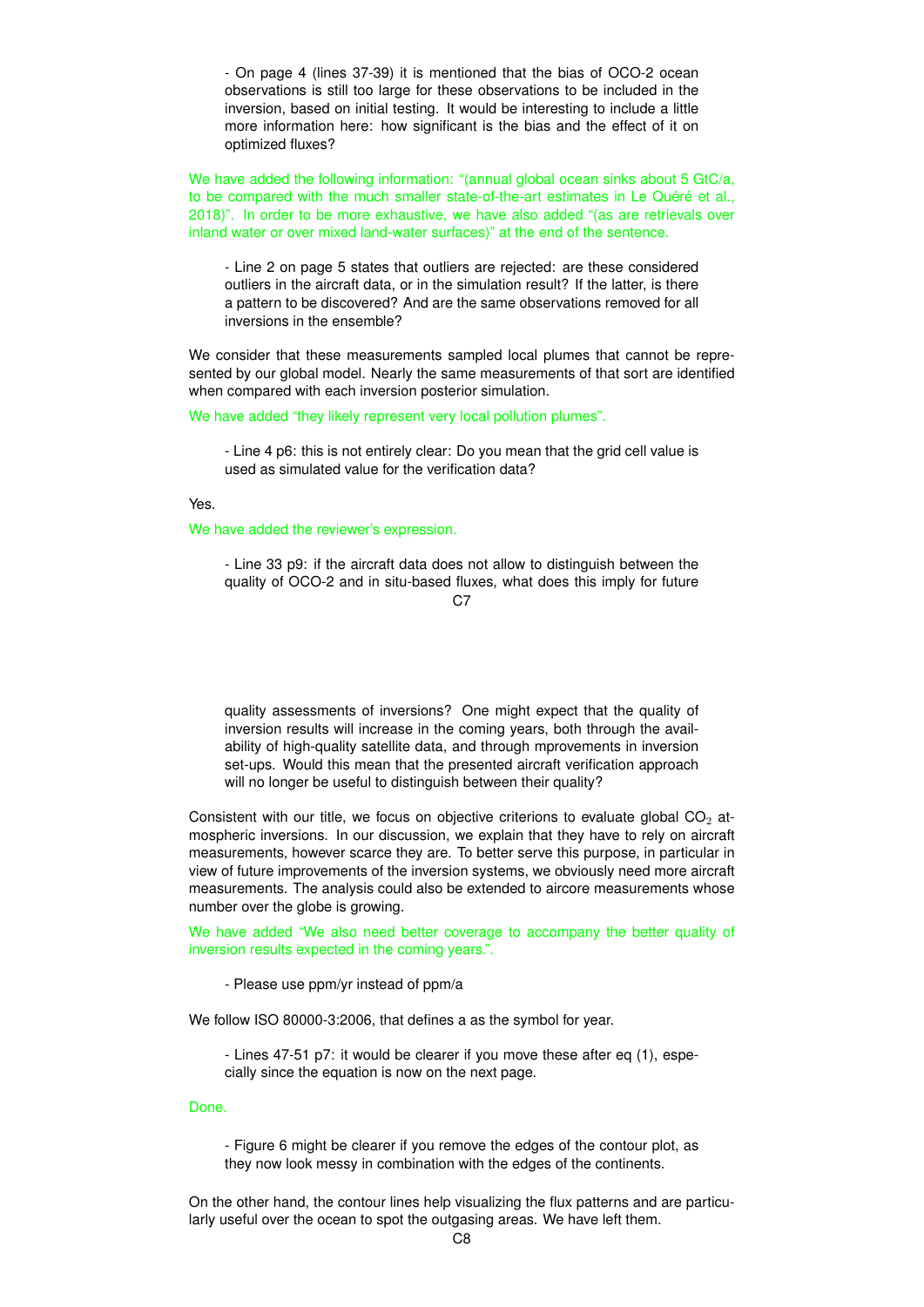- Figures 78: please start the y-axis of both plots from zero. It would be insightful to include the 0.15 ppm benchmark to show which biases fall within the measurement uncertainty.

We agree that such changes would be interesting, but they would also reduce the readability of the existing information, which is already limited. We prefer to keep the figures as they are.

### **2 Response to Reviewer #2**

This paper explores the flux constraint of the in situ network, GOSAT, and OCO-2 independently using two different transport models. As such, this paper is extremely important to the community as a benchmark of progress on satellite remote sensing and the relative information in different sensors on the carbon cycle.

The paper is well-written and thorough, and I recommend publication after a few minor additions and/or corrections.

One issue I can foresee is the use of the OCFP XCO2 product for GOSAT and the OCO-2 FP algorithm for OCO-2. A major conclusion of this paper is that GOSAT has serious issues with regard to its carbon cycle constraint.

We disagree on this last point. We tried to be careful to draw general conclusions neither about OCO-2 nor about GOSAT, because our study is limited to two specific retrieval datasets: "Further, other GOSAT-based inversions could be more competitive if made differently (e.g., with a different bias-correction), while other OCO-2-based inversions (e.g., with a different transport model or with different retrievals), or ours with ACOS v9 retrievals after our study period (e.g., if the empirical bias-correction

 $C9$ 

is less efficient for later months), could still be found deficient for carbon specialists." (Section Conclusions).

To further clarify this point, in the abstract of the revised version, we have inserted a short similar statement: "Without any general claim on the usefulness of all OCO-2 retrieval datasets vs. all GOSAT retrieval datasets. . .".

In the conclusion, we have added two words (in bold here): "Within the limitations imposed by the use of two different verification periods, the **tested** bias-corrected OCO-2 retrievals perform better than the **tested** GOSAT retrievals in our inversion system.".

A paper by Takagi et al, perhaps in 2015, showed large differences between the different retrieval algorithms, and you might actually get similar results between OCO-2 and GOSAT if you were to use the same retrieval algorithm. I believe this at least warrants some discussion in the manuscript.

Our response above also addresses this point.

We have added the reference to Takagi et al. (2014) in the conclusion: "despite large differences between GOSAT retrieval algorithms, Takagi et al., 2014).

Also, the small sensitivity to the two different transport models is a significant finding, as other studies have shown a very large sensitivity to transport. Can you comment on this lack of sensitivity? It is due to similarities between Era-Interim and Era-5? Prior flux constraint? You comment that LMDz5a and LMDz6a are very different models. I realize that this evaluation could be a series of papers on its own.

In our discussion section, we already mentioned the fact that TransCom-type ensembles "gather systems with various degrees of sophistication (resolution of the transport model, size of the control vector)". For instance, Schuh et al. (2019, their Section 4.1)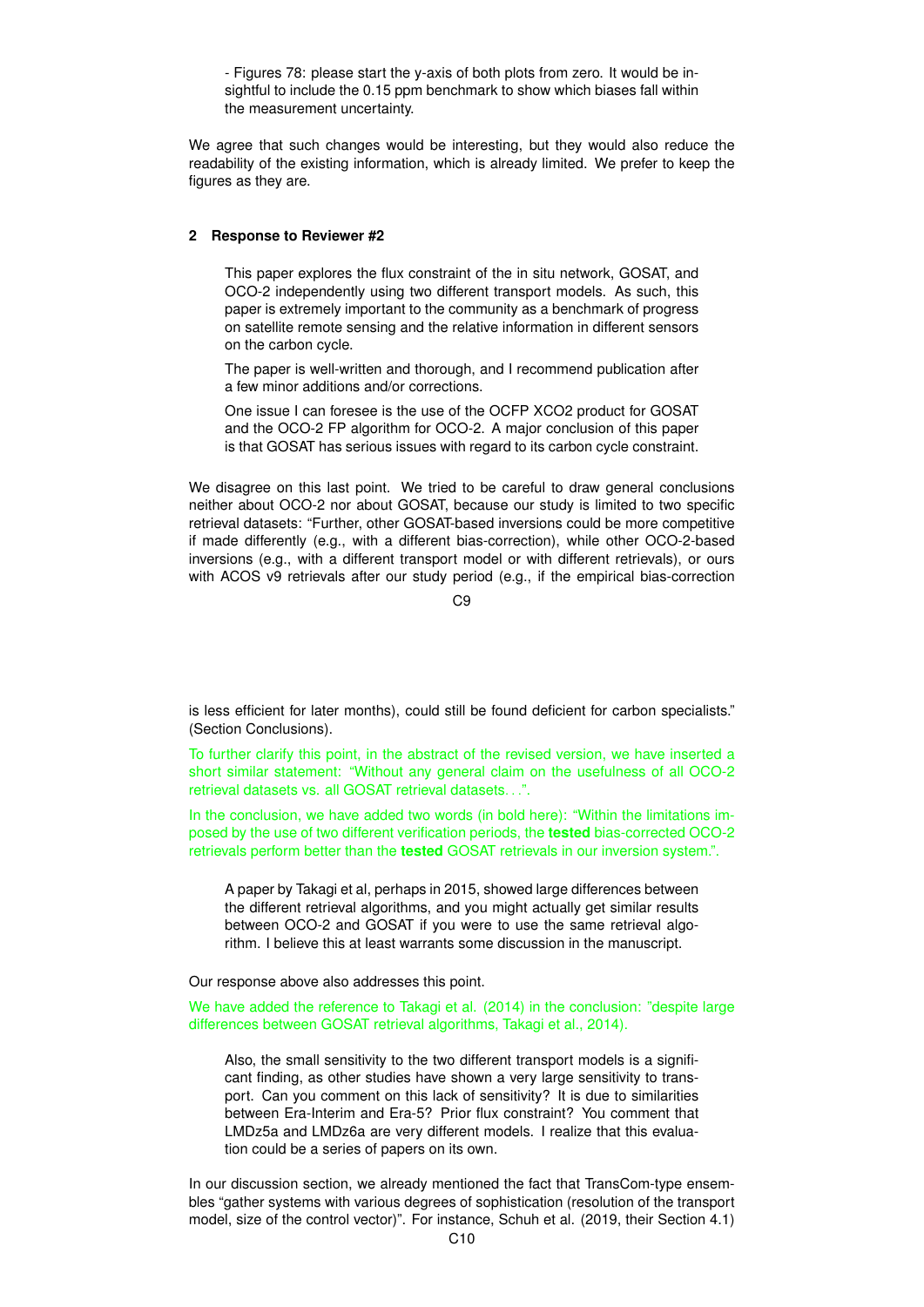mostly refer to technical problems in the mass flux processing from the parent model to explain strong differences in interhemispheric mixing, after Yu et al. (2018). Strictly speaking, this is not really transport uncertainty: transport processes are better known than what some off-line models simulate. Our study suggests that transport process uncertainty does not play a large role any more for annual and Transcom-type region scale fluxes, but more investigation would be needed to confirm this explanation.

This reviewer especially appreciates the thorough evaluation by aircraft data, though the lack of TCCON evaluation is surprising. Has this evaluation been done? Despite some dependence between the space-based sensors and TCCON, other works have shown that surface inversions can at times actually agree better with TCCON.

The dependence of the satellite retrievals on the TCCON data through the biascorrection is a serious limitation for the use of TCCON to discriminate between the skill of the various inversions. Further, as we say in the introduction, the fact that "current TCCON retrievals that serve as the best reference for column retrievals with global coverage, have commensurate [sub-ppm] offset uncertainties (Wunch et al., 2015)" hampers clear conclusions. Indeed, our inversion SURF fits the TCCON data mostly within 1 ppm (see Fig. 8 of Chevallier et al., 2017, https://doi.org/10.1002/2017JD026453).

For better clarity, in the above sentence, we have added "site-specific" before "commensurate offset uncertainties". We also refer in Section Discussion to Chevallier (2018) where this issue is further discussed.

Minor changes: Page 2, Line 35: Should be Schuh et al, 2019

Done.

Page 6, Line 19: Could this be an artifact of the way that the NOAA growth  $C<sub>11</sub>$ 

rate is calculated (in the marine bdy layer or at Mauna Loa) vs. a global flux?

This is our interpretation as well, but we have not further investigated this point.

#### **3 Response to Reviewer #3**

The authors of this paper aim at evaluating whether airborne CO2 measurements made in the free troposphere can distinguish six flux inversion results that are based on two different transport model versions and three independent CO2 datasets. The three CO2 datasets used here are a selection of surface-based CO2 measurements and column-mean CO2 concentrations retrieved from GOSAT and OCO-2 satellite observations. The authors presented the evaluation result in terms of the mean of differences between the airborne measurement and corresponding modeled posterior concentration at each airborne site.

Specific comments:

1. The authors achieved their goal of distinguishing the six independent flux inversion results with the free troposphere airborne CO2 measurements, but they go further to address the relative merits and demerits of using GOSAT and OCO-2 retrieval datasets based on their evaluation results. The current design/setup of the experiment, however, is too limited to discuss that topic; the two satellite retrieval datasets were evaluated over different time periods and with different amounts of airborne observations at different locations/sites. Indeed, the authors acknowledge in the conclusion chapter that the current experiment can be expanded to 1) cover longer periods in which both satellite retrieval datasets overlap, 2) under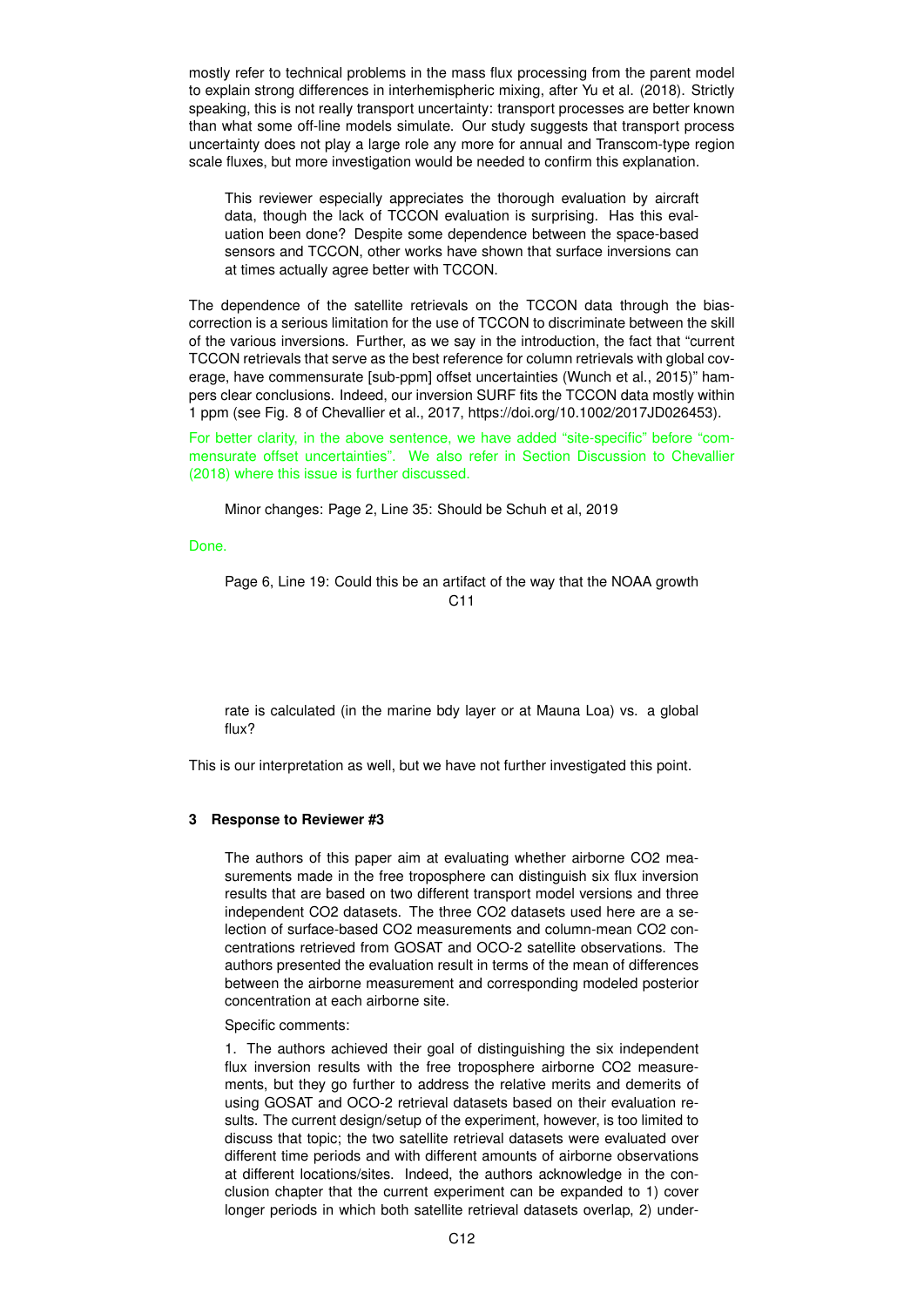stand the impact of differences among multiple GOSAT/OCO-2 retrieval algorithms available, 3) test out other approaches to handle the dense OCO-2 retrievals, and 4) assess the impact of OCO-2/GOSAT differences in data density, data precision, and quality in CO2 retrieving and bias correction. Items2-4 are particularly essential topics that need to be explored. I would encourage the authors to go to that depth, if they are to touch on the merit/demerit topic.

When writing the paper, we had no intention to address the relative merits and demerits of using GOSAT and OCO-2 retrieval datasets in general. We tried to make it clear that we were studying two specific products in particular: "Further, other GOSAT-based inversions could be more competitive if made differently (e.g., with a different biascorrection), while other OCO-2-based inversions (e.g., with a different transport model or with different retrievals), or ours with ACOS v9 retrievals after our study period (e.g., if the empirical bias-correction is less efficient for later months), could still be found deficient for carbon specialists." (Section Conclusions).

To further clarify this point, in the abstract of the revised version, we have inserted a short similar statement: "Without any general claim on the usefulness of all OCO-2 retrieval datasets vs. all GOSAT retrieval datasets. . .".

In the conclusion, we have added two words (in bold here): "Within the limitations imposed by the use of two different verification periods, the **tested** bias-corrected OCO-2 retrievals perform better than the **tested** GOSAT retrievals in our inversion system.".

2. I am left with questions regarding gaps found between the time series of annual fluxes by GOSAT and OCO-2 presented on Figures 2 through 4. In 2015, the only year the flux estimates by the two satellites overlap, larger gaps are found in the time series for Northern and Southern Africa, Eurasian Boreal, Australia, and South American Tropical (lager than those

C13

of N. American Boreal/Temperate, Eurasian Temperate).These are regions where surface-based CO2 measurement sites are sparse, as indicated in Chevallier 2018, and also where evaluation by the airborne CO2 measurement is limited (Figure 9; most of the airborne evaluation is concentrated over N. America). South American airborne sites are among the very few sites that are found over those regions under-sampled by surface measurement networks. At these site, CO2 biases are shown to be larger both in the OCO-2 and GOSAT cases (>0.6 ppm; INPE (Figure8) and RBA-B (Figure 7) sites). Do both the OCO-2 and GOSAT CO2 biases have the same signs (+/-) at these South American sites?

Yes, they have, but the absolute values vary by twofold when considering the same measurements. For the common year (2015), we have 185 aircraft measurements from INPE between 2 and 7 km above sea level. The mean model-observation bias is 0.4, 0.6, 1.0 and 1.1 ppm, respectively for GOSAT/5A, GOSAT/6A, OCO-2/5A and OCO-2/6A.

Can this help explain the gaps in the regional flux time series?

Considering the same 185 measurements (i.e. much less than what is shown in Fig. 7 and 8), the performance of SURF is in-between GOSAT and OCO-2: 0.8 and 1.0 ppm, respectively for 5A and 6A. These statistics are based on a small sample and provide little help to explain the spread of the time series over a large portion of the South American continent.

Do the flux gaps fall within the range of flux uncertainties?

For Tropical South America, the posterior uncertainty of SURF ( $1\sigma$ ) is 1.3 GtC/a and well covers the spread. This large uncertainty is expected since the reviewer points to